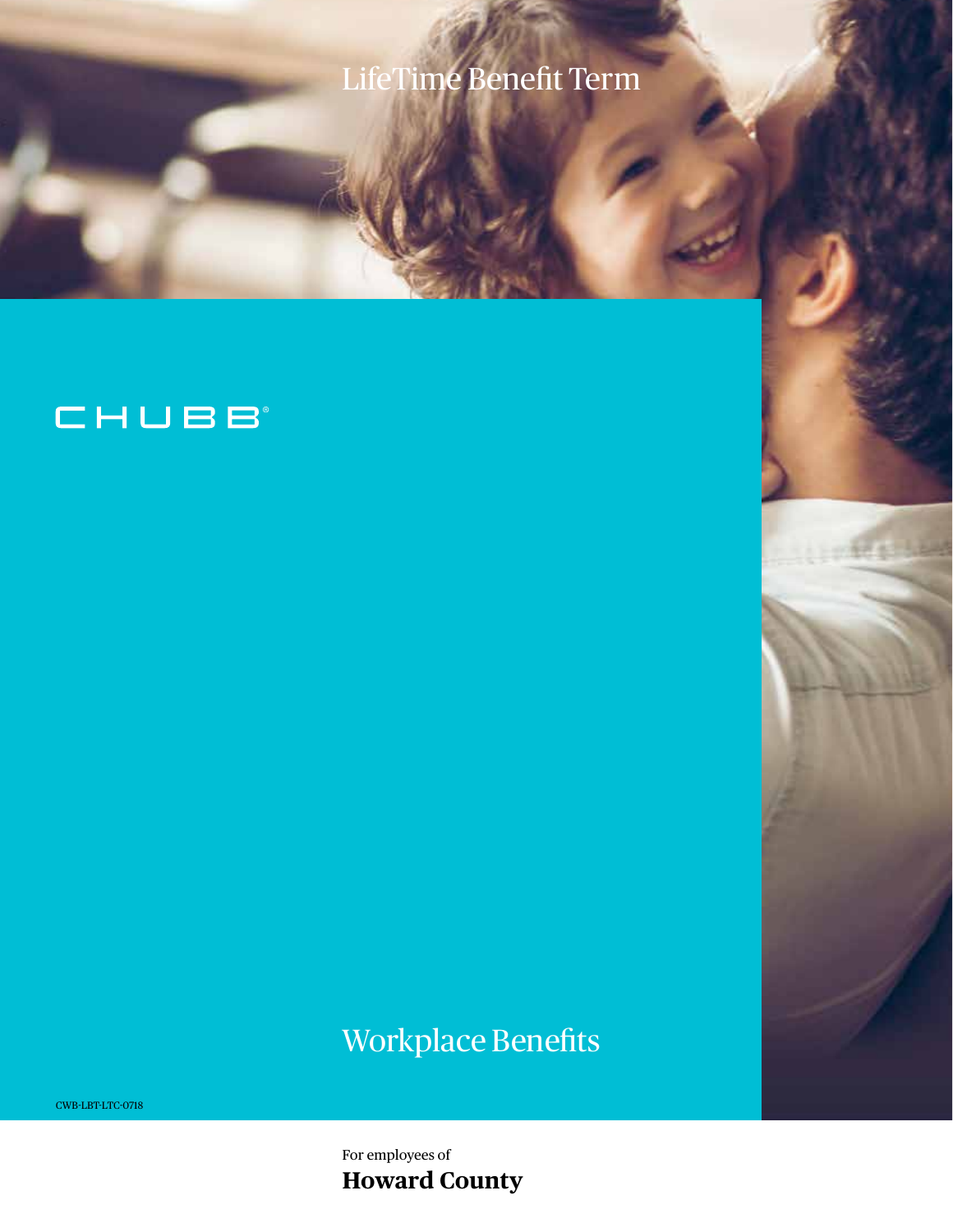

Good things happen every day, and unfortunately hardship happens too. Let us help you protect everything you value.

## **Creative Solutions for Term Life Insurance**

## **Guaranteed Premiums**

Life insurance premiums will never increase and are guaranteed to age 100. Thereafter no additional premium is due while the coverage can continue to age 121.

#### **Guaranteed Benefits During Working Years**

Death Benefit is guaranteed 100% when it is needed most—during your working years when your family is relying on your income. While the policy is in force, the death benefit is 100% guaranteed for the longer of 25 years or age 70.

#### **Guaranteed Benefits After Age 70**

After age 70, when income is less relied upon, the benefit is guaranteed to never be less than 50% of the original death benefit. And based on current interest rates and mortality assumptions, the full death benefit is designed to last a lifetime.

## **Paid-up Benefits**

After 10 years, paid up benefits begin to accrue. At any point thereafter, if premiums stop, a reduced paid up benefit is guaranteed. Flexibility is perfect for retirement.

## **Life Insurance—Valuable protection for your loved ones**

You work hard to provide a good life for your family. However, what if something happens to you? Chubb LifeTime Benefit Term provides the help you and your family needs to help pay for:

- Mortgage and Rent
- College and Education
- **Retirement**
- Household Expenses
- Long Term Care
- Childcare
- Family Debt
- Burial

LifeTime Benefit Term provides money to your family at death, and while you are living too, if you need home health care, assisted living or nursing care. For about the same premium, LifeTime Benefit Term provides higher benefits than permanent life insurance and lasts to age 121.

## **Long Term Care (LTC)\***

If you need LTC, you can access your death benefit while you are living for home health care, assisted living, adult day care and nursing home care. You get 4% of your death benefit per month while you are living for up to 25 months to help pay for LTC. Insurance premiums are waived while this benefit is being paid.

#### **Extension of Benefits\***

Extends the monthly Long Term Care benefit for up to an additional 50 months, after 100% of the base death benefit has been used for LTC.

#### **Terminal Illness Benefit**

After your coverage has been in force for 30 days, you can receive 50% of your death benefit, up to \$100,000, if you are diagnosed as terminally ill.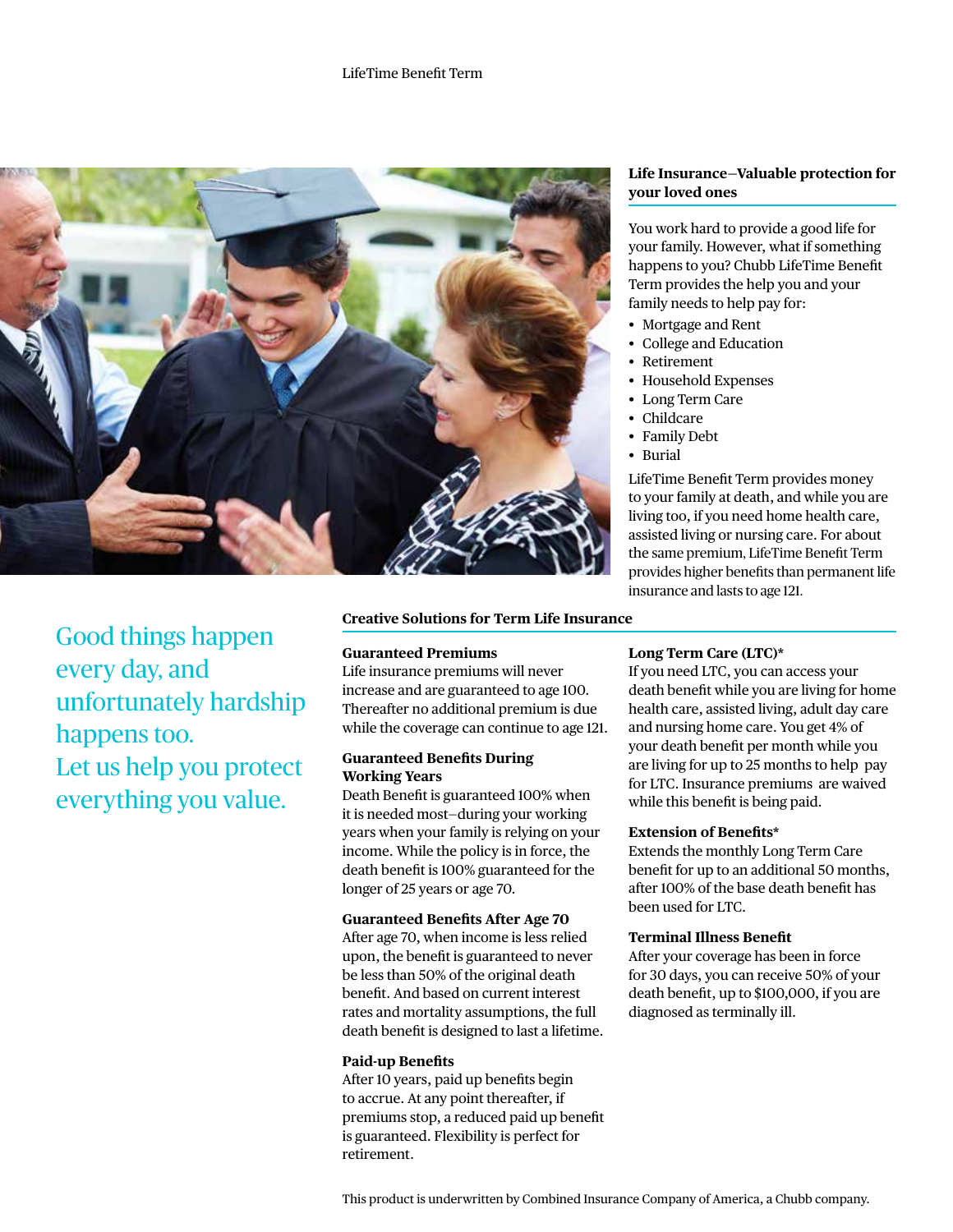## **LifeTime Benefit Term Can Help**

## **As Life Insurance**

LifeTime Benefit Term protects your family with money that can be used any way they choose. It is most often used to pay for mortgage or rent, education for children and grandchildren, retirement, family debt, and final expenses.

#### **For Long Term Care (LTC)**

If you become chronically ill, LifeTime Benefit Term will pay you 4% of your death benefit each month you receive Long Term Care. You can use this money any way you choose, and your life insurance premiums will be waived.

- Your death benefit will reduce proportionately each month as you receive benefit payments for Long Term Care. After 25 months of receiving Long Term Care Benefits, your death benefit will reduce to zero.
- With Extension of Benefits, if you continue to need LTC after you have exhausted your Death Benefits, you can receive up to 50 more months of benefits, for a total of 75 months of LTC benefits.

## **Restoration of Your Death Benefit**

Ordinarily, accelerating your life coverage for Long Term Care benefits can reduce your death benefit to \$0. While in force, this rider restores your life coverage to not less than 25% of the death benefit on which your LTC benefits were based, not to exceed \$50,000. This rider assures there will be a death benefit available for your beneficiary until you reach age 121.

#### **For Terminal Illness**

After your coverage has been in force for 30 days, you can receive 50% of your death benefit, up to \$100,000, if you are diagnosed as terminally ill.



## **LifeTime Benefit Term Features**

#### **Affordable Financial Security**

Lifelong protection with premiums beginning as low as \$3 per week.

#### **Dependable Guarantees**

Guaranteed life insurance premium and death benefits last a lifetime.

## **Highly Competitive Rates**

For the same premium, LifeTime Benefit Term provides higher benefits than permanent life insurance and lasts to age 121.

#### **Fully Portable and Guaranteed Renewable for Life**

Your coverage cannot be cancelled as long as premiums are paid as due.

#### **Family Coverage**

Coverage is available for your spouse, children and dependent grandchildren.

#### **Here's How LifeTime Benefit Term Works**

Once you make the promise to protect your family with LifeTime Benefit term, there are several ways it can work for you. You don't have to make any decisions on how you use your benefits until you actually need them.

Here is an example how LifeTime Benefit Term provides for you and your family. (Ages 19-70)



## **SCENARIO 3: Maximize Your Benefit**

You lead a full life and need an assisted living lifestyle and/or nursing home care.



## **SCENARIO 4: Restore Your Death Benefit**

If your entire death benefit is depleted due to long term care expenses, we will restore your coverage back to 25% of the original death benefit. This will assure that a death benefit is available for your beneficiaries.

**Restored Death Benefits** \$ 25,000

\* LTC and Extension of Benefits premiums may be adjusted based upon the experience of the group or other group characteristics that may affect results. Premiums will not be increased solely because of an independent claim.